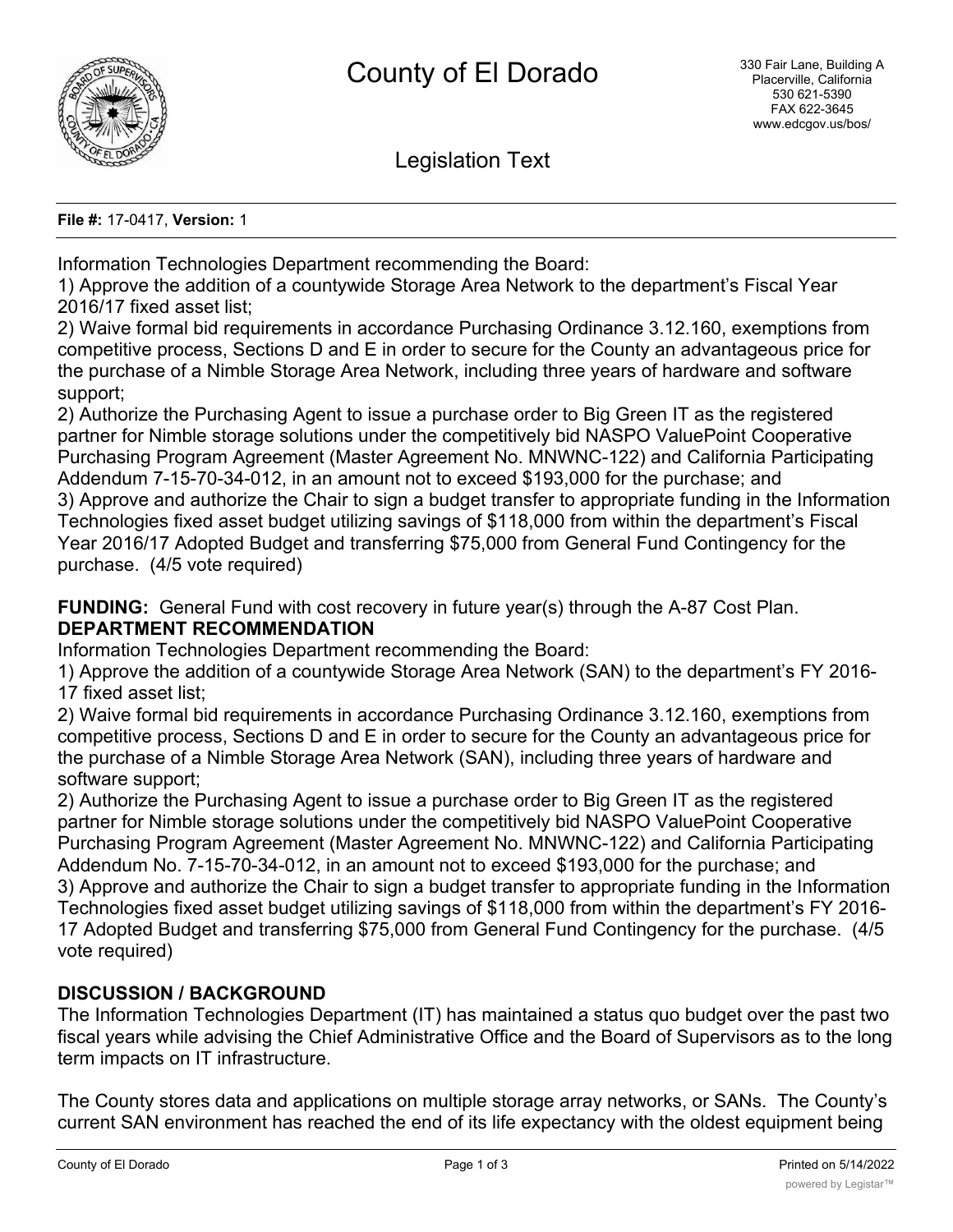over 7 years old. As a result the system has been experiencing repetitive drive failures which have a direct negative impact on IT services provided to County departments. The VDI outage occurring on March 30 was related in part to communication issues between our Storage Area Network (SAN) and server environment, causing the inability of users to access applications and data. Additionally, the current equipment does not conform to industry standards for encryption, manageability and restore points. The failures are due in part to the fact that we are consuming almost all of our current storage capacity. The associated tape backup drive is also failing and out of warranty. The inability to recover archived data from the tape backup system puts the County at risk of down-time and loss of data. The limitations of the current SAN have also delayed the upgrade of other IT infrastructure, and as a result staff must juggle competing applications and databases to ensure all systems keep running.

The IT Strategic Plan for data storage includes the elimination of the current legacy SAN technology by replacing it with more modern and reliable technology. This replacement is planned for FY 2017- 18; however, IT has identified the opportunity to purchase a new Nimble Storage Area Network at significantly discounted prices. Purchase of this new system now will reduce IT infrastructure needs in FY 2017-18.

IT staff has researched options for replacing the current SAN system and determined that the Nimble CS5000 will provide the County with enough storage capacity to handle growth for at least 3-5 years. The capacity of the CS5000 is between 200-220TB. This is nearly twice the capacity of the current SAN. The Nimble CS5000 will also allow the collapse from four (4) SAN storage environments to one (1), reducing annual maintenance costs and making administration and maintenance much easier and more efficient.

Two key considerations in structuring a storage area network are Recovery Time Objective (RTO) and Recovery Point Objective (RPO). RTO is related to the amount of the time a system can be down without significant impact to operations. RPO is related to the allowable data loss during an outage. The Nimble CS5000 will support the County's server and VDI environments, which are currently running on separate SAN appliances. Running both environments on the CS5000 will be more efficient, will provide significantly better Recovery Point Objective (RPO) and Recovery Time Objective (RTO) results, and the County will get more value from the single SAN than from separate SANs.

Purchasing Ordinance Section 3.12.160 (D) allows for the exemption from competitive bidding when utilizing a contract that uses a competitive bidding process substantially the same as the County's process. Big Green IT is the registered partner for Nimble storage solutions under the competitively bid NASPO ValuePoint Cooperative Purchasing Program Agreement (Master Agreement No. MNWNC-122) and California Participating Addendum No. 7-15-70-34-012.

Purchasing Ordinance Section 3.12.160 (E) allows for the exemption from competitive bidding when special circumstances exist such that the purchase must be made within a limited period of time in order to secure for the County an advantageous price for the item that would not be achievable through competitive bidding. The discounted pricing offered by Big Green IT expires on April 25, 2017. List pricing for the recommended equipment and support is \$472,930 plus applicable taxes and shipping. Big Green IT is offering a 60% pricing discount on the Nimble CS5000 Storage Array, a 5% discount on a 3-year Software Support plan, and an additional purchase incentive discount of \$29,000 for combined reduced cost of \$178,688 - a savings of \$294,242 off the list price. The total